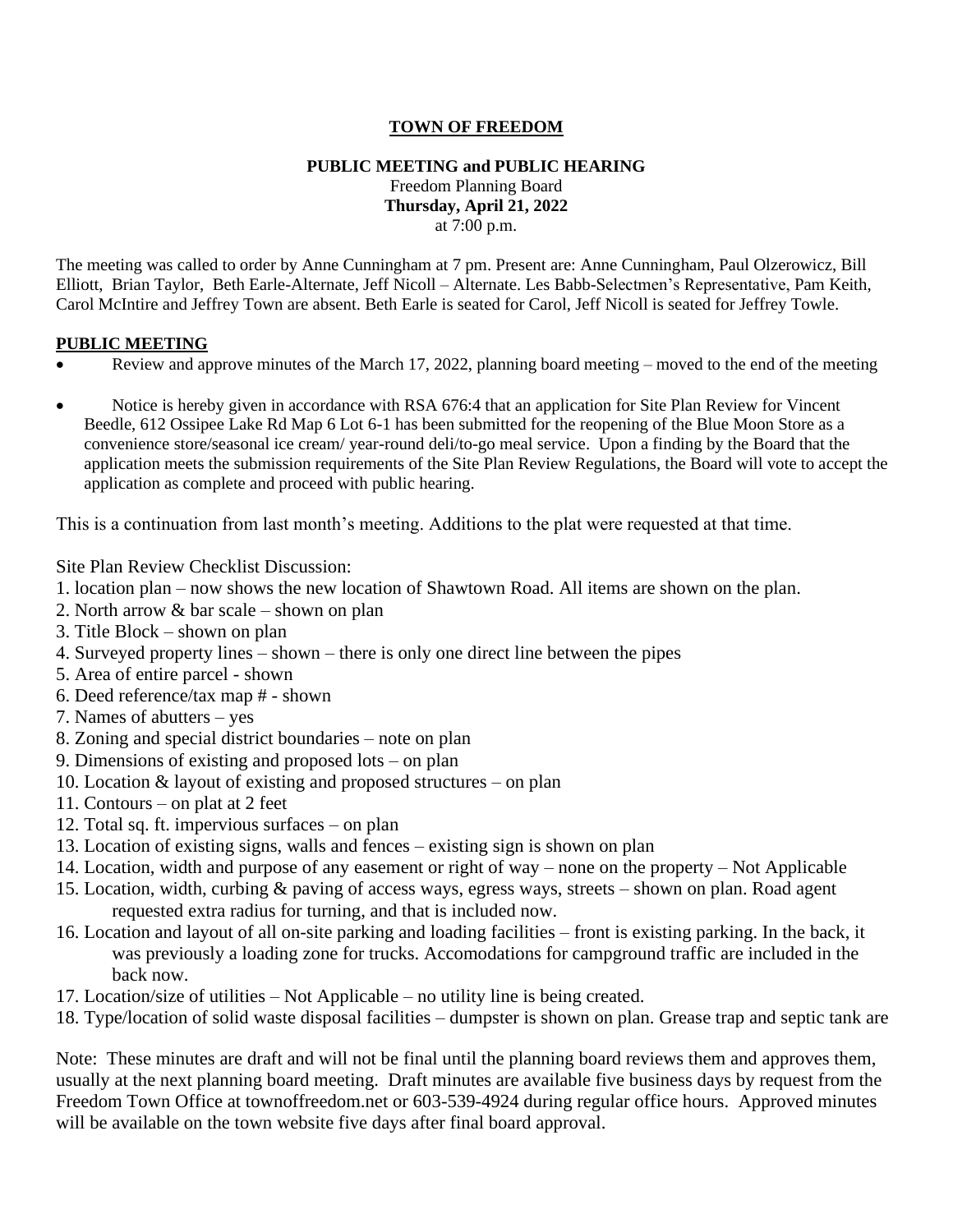shown also.

- 19. Location, elevation and layout of catch basins, other surface drainage none existing or proposed.
- 20. Location of physical/natural features roads and topography, buildings, poles are shown.
- 21. Location of buildings, wells, leach fields neighbor to right has septic beyond 150' and would not be shown on the plan.
- 22. proposed landscaping Not Applicable
- 23. Snow storage requirements shown on the plan
- 24. Date and permit number for all required state and federal permits septic design approval is shown on plan. Other permits are pending.
- 25. Dimensions of property dedicated for public use of common ownership Not applicable
- 26. Pedestrian walks Not applicable
- 27. Special Flood Hazard Area permits None
- 28. Special Flood Hazard Area base flood elevation data None
- 29. Shorefront drainage studies Not applicable

A motion to accept the application as complete on the condition of receipt of DHHS and ServeSafe permits are outstanding) was made by Beth, seconded by Bill. APPROVED

# **PUBLIC HEARING**

- Vinny Beedle Site Plan Review (if application is voted as complete). The hearing was opened at 7:20 pm.
	- Heather Kylie Camp Huckins they are very excited to have this opening
	- Chuck Elliott Camp Robin Hood supportive as well
	- Bob Tafuto ready for this

Pam Keith – that has been an eyesore for years. This is exciting and she is very much in favor of it.

- 6.1 architectural not applicable
- 6.2 Bridge/road construction not applicable
- 6.3 Sedimentation/Erosion control no construction, DES did not require anything for septic.
- 6.4 stormwater drainage no new construction. Wetlands question was answered when the frost goes out, it is not a wetland. This area is group 1 soils, excessively well drained. There are no wetlands
- 6.5 flood hazard plan not applicable
- 6.6 water quality well on site. No outdoor storage on site
- 6.7 Dust fumes, gasses nothing that will create dust
- 6.8 glare minimal lighting. Eversource light is in compliance
- 6.9 noise closed between 10 pm 7 am. The standard is 55 dba.
- 6.10 sewage permit was received. The system is in, waiting on inspection. The previous system was removed. Approval should be early next week.
- 6.11 Utilities utility pole is existing, internet is connected, and phone line. Well has been tested.
- 6.12 Lighting previously discussed
- 6.13 Signs existing grandfathered nonconforming sign
- 6.14 Equipment/Service areas refrigeration compressors are under a roofed, screened in area. Dumpster will be fenced in and gated. Loading area in the rear. Room for trucks to unload and cars to park. A grease trap maintenance program will be set up.
- 6.15 Parking applicant has a variance to continue a nonconforming use. Additional parking is being added in the back.
- 6.16 Access management not applicable
- Note: These minutes are draft and will not be final until the planning board reviews them and approves them, usually at the next planning board meeting. Draft minutes are available five business days by request from the Freedom Town Office at townoffreedom.net or 603-539-4924 during regular office hours. Approved minutes will be available on the town website five days after final board approval.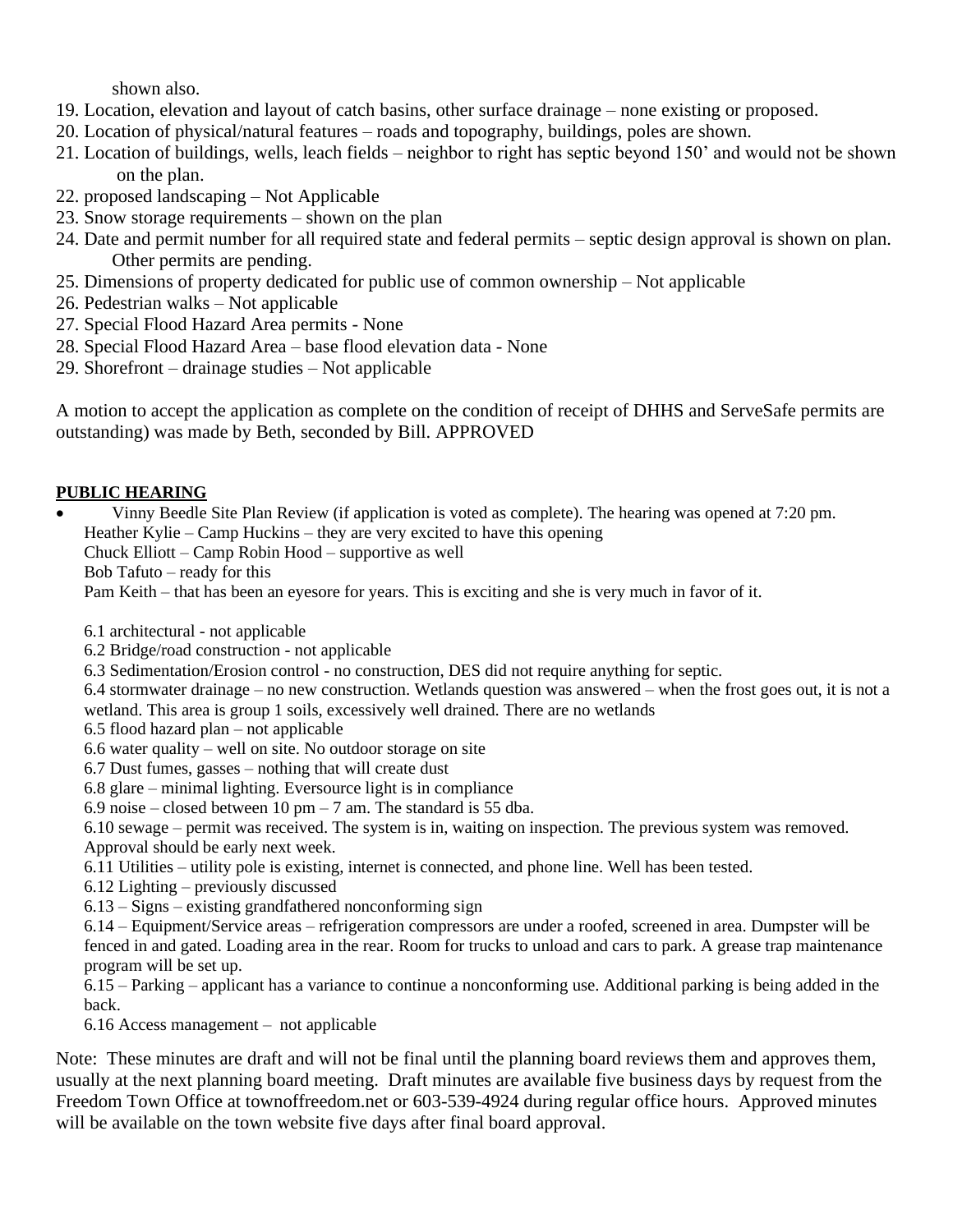6.17 landscaping – not applicable 6.18 fencing, walls, buffers – no new development

The hearing was closed at 7:37 pm.

Conditions of approval: Two permits need to be obtained, operational approval for septic, dumpster and all mechanical equipment must be screened.

Beth made a motion to approve this application with the aforementioned five conditions, Paul seconded. APPROVED

## **PUBLIC MEETING**

- Notice is hereby given in accordance with RSA 676:4 that an application for Site Plan Review for Carroll County YMCA, Camp Huckins, 17 Camp Huckins Road Map 1 Lot 16, has been submitted to construct two new counselor cabins and add an addition onto the existing dining hall. Upon a finding by the Board that the application meets the submission requirements of the Site Plan Review Regulations, the Board will vote to accept the application as complete and proceed with public hearing.
- Heather and Mark are here on behalf of the Camp. Jim Rines is presenting the application. They would like to add on to the dining hall, add two cabins. No proposed population increase. The lot is larger than 5 acres. One of the cabins is within the protected shoreland. It is less than 900 square feet of impervious, so was eligible for a permit by notification. A copy of that permit was presented to the Board. Waiver requests were submitted for 5.2.4.21 septic systems and 5.2.4.11 topo throughout the site. Also presented were waiver requests for showing signs and wells.(5.2.4.13) and (5.2.4.17) utilities on site. A plan showing the septic and utilities are in the Town files at this time. Structure coverage is 0.8% of the lot. Impervious coverage is 3%, the Town limit is 25%. Drainage computations were submitted. Stone drip edges are planned.
- Paul O. asked if the additional cabins would allow more campers in the future, once Covid may not be an issue. He also commented about sloped on waterfront, and the density shown on the plan. Anne spoke to the fact that the camp should come to the Board if they plan to increase the amount of campers in the future.

Site Plan Review Checklist Discussion:

1. location plan - shown

- 2. North arrow & bar scale shown
- 3. Title Block shown
- 4. Surveyed property lines shown
- 5. Area of entire parcel shown
- 6. Deed reference/tax map # shown
- 7. Names of abutters shown
- 8. Zoning and special district boundaries shown
- 9. Dimensions of existing and proposed lots -
- 10. Location & layout of existing and proposed structures shown

11. Contours – waiver requested. 5.2.4.11 – Jeff made a motion to accept the waiver as submitted, Beth seconded. APPROVED

12. Total sq. ft. impervious surfaces - shown

13. Location of existing signs, walls and fences – waiver requested – no changes are proposed. Signs are at the two entrances. Beth made a motion to approve the waiver request for 5.2.4.13 as presented, Jeff seconded. APPROVED

14. Location, width and purpose of any easement or right of way – utility easement is noted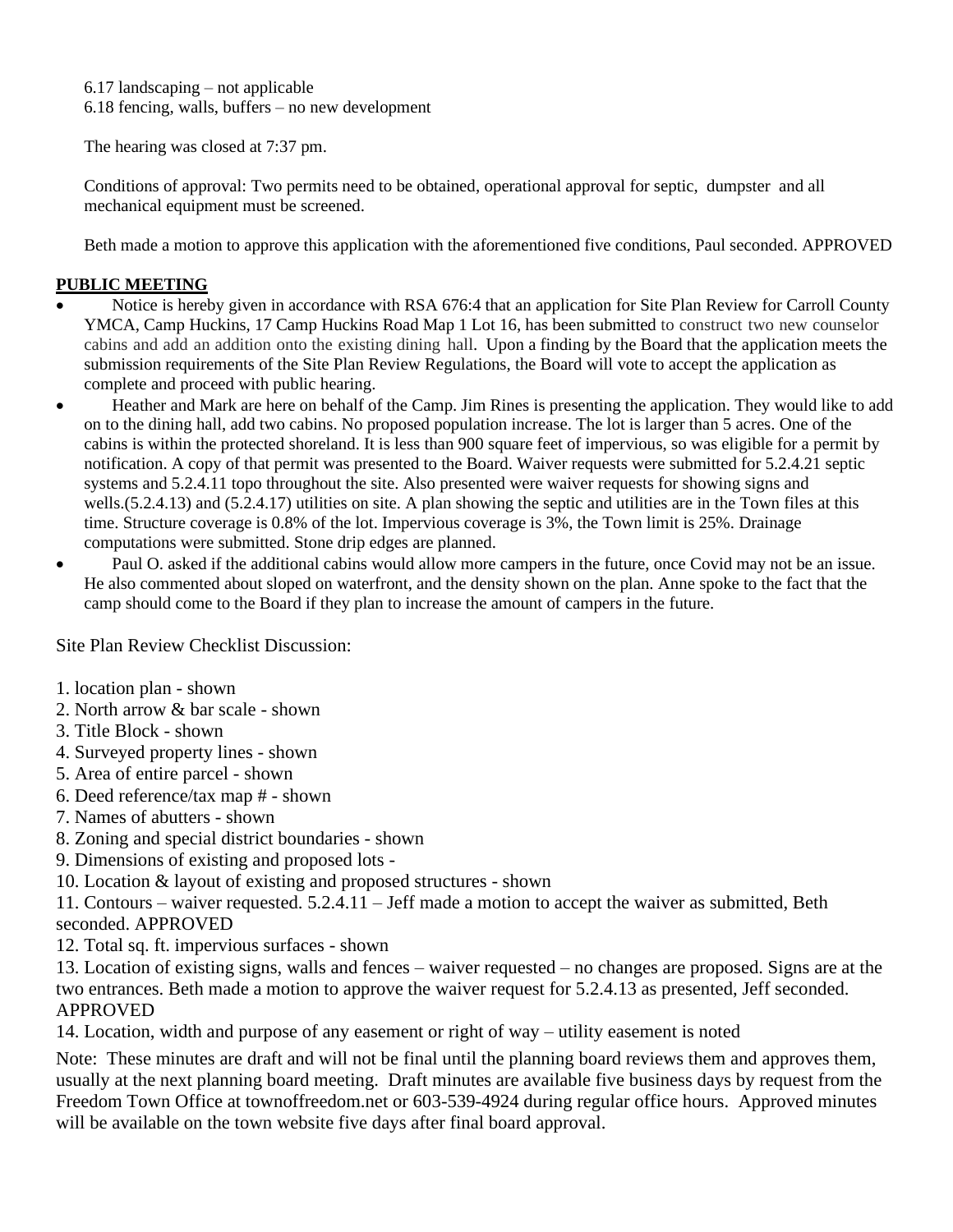15. Location, width, curbing & paving of access ways, egress ways, streets – no paving on site. Gravel areas are shown.

16. Location and layout of all on-site parking and loading facilities – shown on plan

17. Location/size of utilities – waiver request – utility layer was not printed on plat. The Board is not in favor approving the waiver as requested for item 5.2.4.17. A plan will be required within 4 weeks that shows the utilities. Anne made a motion to deny the waiver request for 5.2.4.17 with the condition that within a month a plan showing the requirements of item 17 will be submitted. This condition will not stop construction if all other conditions are met. Jeff seconded APPROVED

18. Type/location of solid waste disposal facilities - shown

19. Location, elevation and layout of catch basins, other surface drainage – none – not applicable

20. Location of physical/natural features – streams, soil types, paths are shown.

21. Location of building wells, leach fields – waiver requested – 5.2.4.21 – Beth made a motion to approve the waiver request for 5.2.4.21, Bill seconded. APPPROVED

- 22. proposed landscaping not applicable
- 23. Snow storage requirements shown on plan

24. Date and permit number for all required state and federal permits – shown on plan, DES permit was pending at time of application, now received and will be added to the plan.

- 25. Dimensions of property dedicated for public use of common ownership not applicable
- 26. pedestrian walks shown on plan
- 27. Special Flood Hazard Area permits shown on plan, shoreline and Cold Brook
- 28. Special Flood Hazard Area base flood elevation data shown on plan

29. Shorefront – drainage studies – submitted, infiltration trench and erosion control are shown on Sheet 3

Beth made a motion to accept the application as complete, conditional on the receipt of the DES permit and the utilities being shown. Jeff seconded. APPROVED

Camp Robin Hood spoke in support of the project.

# **PUBLIC HEARING**

- Carroll County YMCA, Camp Huckins Site Plan Review (if application is voted as complete).
	- 6.1 in keeping with all the other cabins.
	- 6.2 not applicable
	- 6.3 shown on the plans
	- 6.4 stormwater drainage shown
	- 6.5 flood hazard plan shown
	- 6.6 water quality no impact
	- 6.7 Dust fumes, gasses not applicable
	- 6.8 glare porch lights on cabins, dining hall entrance
	- 6.9 noise not applicable
	- 6.10 sewage not applicable
	- 6.11 Utilities no new
	- 6.12 Lighting already discussed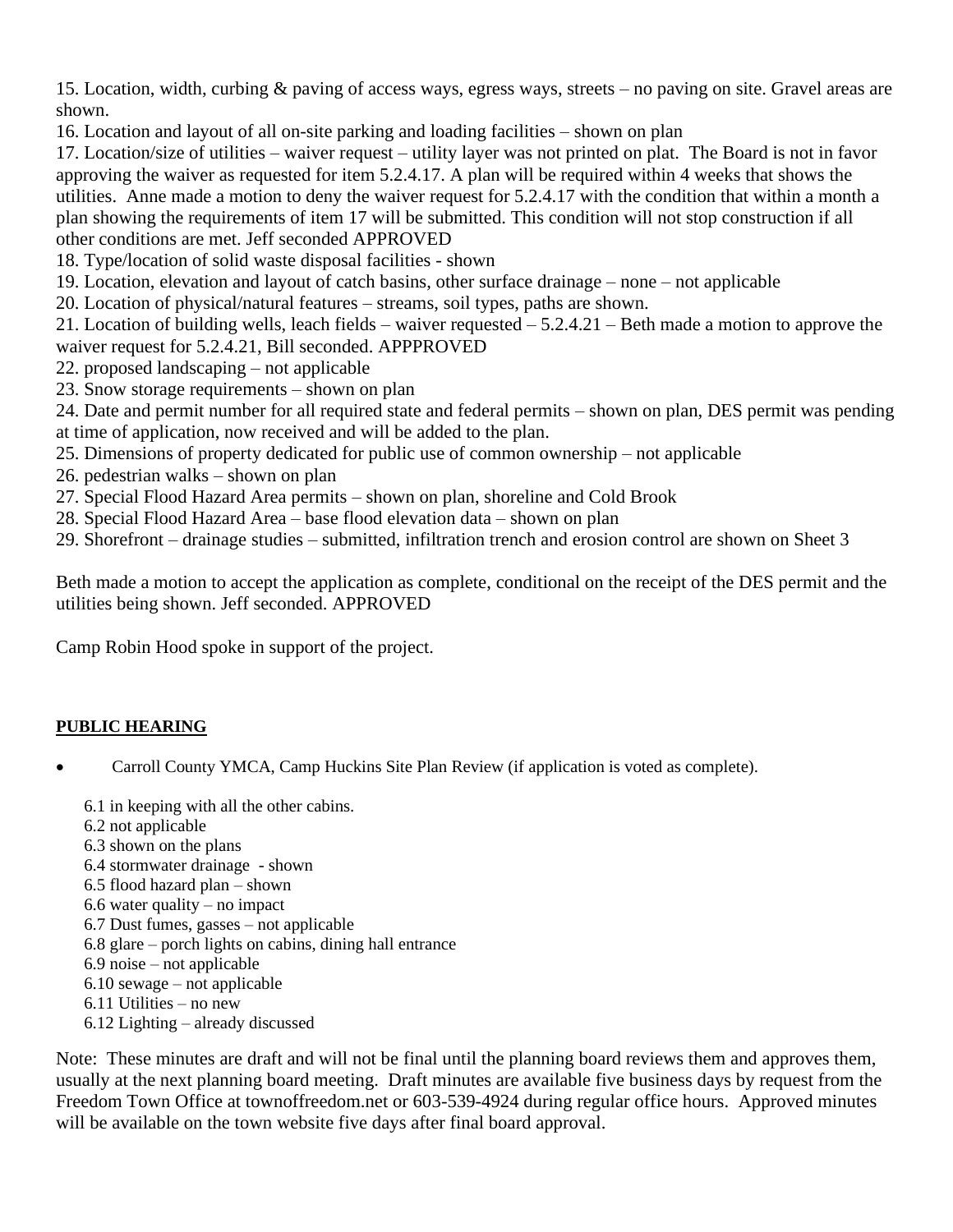- $6.13 Signs plaques$  on cabins
- 6.14 Equipment and Service Areas no changes, not applicable
- 6.15 Parking no changes
- 6.16 Access management not applicable
- 6.17 landscaping no proposed changes
- 6.18 fencing, walls, buffers none proposed

The hearing was closed at 8:24 pm.

Beth made a motion to approve the application conditional on the receipt of revised plat showing utilities and DES approval number, within one month. Paul seconded. APPROVED

### **PUBLIC MEETING**

• Notice is hereby given in accordance with RSA 676:4 that an application for Site Plan Review for Camp Robin Hood, 65 Robin Hood Lane Map 7 Lot 5-1 and 5-2, has been submitted to amend the size of the porches on the dining hall from the 2017 site plan approval and add to the repurposed infirmary, junior boys cabin, director's cottage and to add pickleball courts. The area on the northeast side of the dining hall will be regraded for the installation of a retaining wall to improve drainage. Upon a finding by the Board that the application meets the submission requirements of the Site Plan Review Regulations, the Board will vote to accept the application as complete and proceed with public hearing.

### **PUBLIC HEARING**

• Camp Robin Hood (if application is voted as complete).

Jim Rines is presenting the application. Chuck and Bill Watson are present from the camp. This is a request for an amendment to a prior approval. This is for the addition of porches, a two decks, as well as to regrade for improved drainage. Pickleball courts are being proposed as well. A shoreland permit has been received and provided to the Board tonight.

Two waivers are requested.

Anne has a question about lot 7.5 – it is shown on the application, but there are no improvements on that lot. Paul asked about the percentages used look at the entire property, but the concentration near the lake is increasing. He also asked about the comment about the area that was year round access. It was a condition that this planning board placed on the property.

Site Plan Review Checklist Discussion:

- 1. location plan shown
- 2. North arrow & bar scale shown
- 3. Title Block shown
- 4. Surveyed property lines shown
- 5. Area of entire parcel shown
- 6. Deed reference/tax map # shown
- 7. Names of abutters shown
- 8. Zoning and special district boundaries shown
- 9. Dimensions of existing and proposed lots shown
- 10. Location & layout of existing and proposed structures -

11. Contours – waiver requested 5.2.4.11 – Beth made a motion to approve this waiver, showing within 150', Paul seconded. APPROVED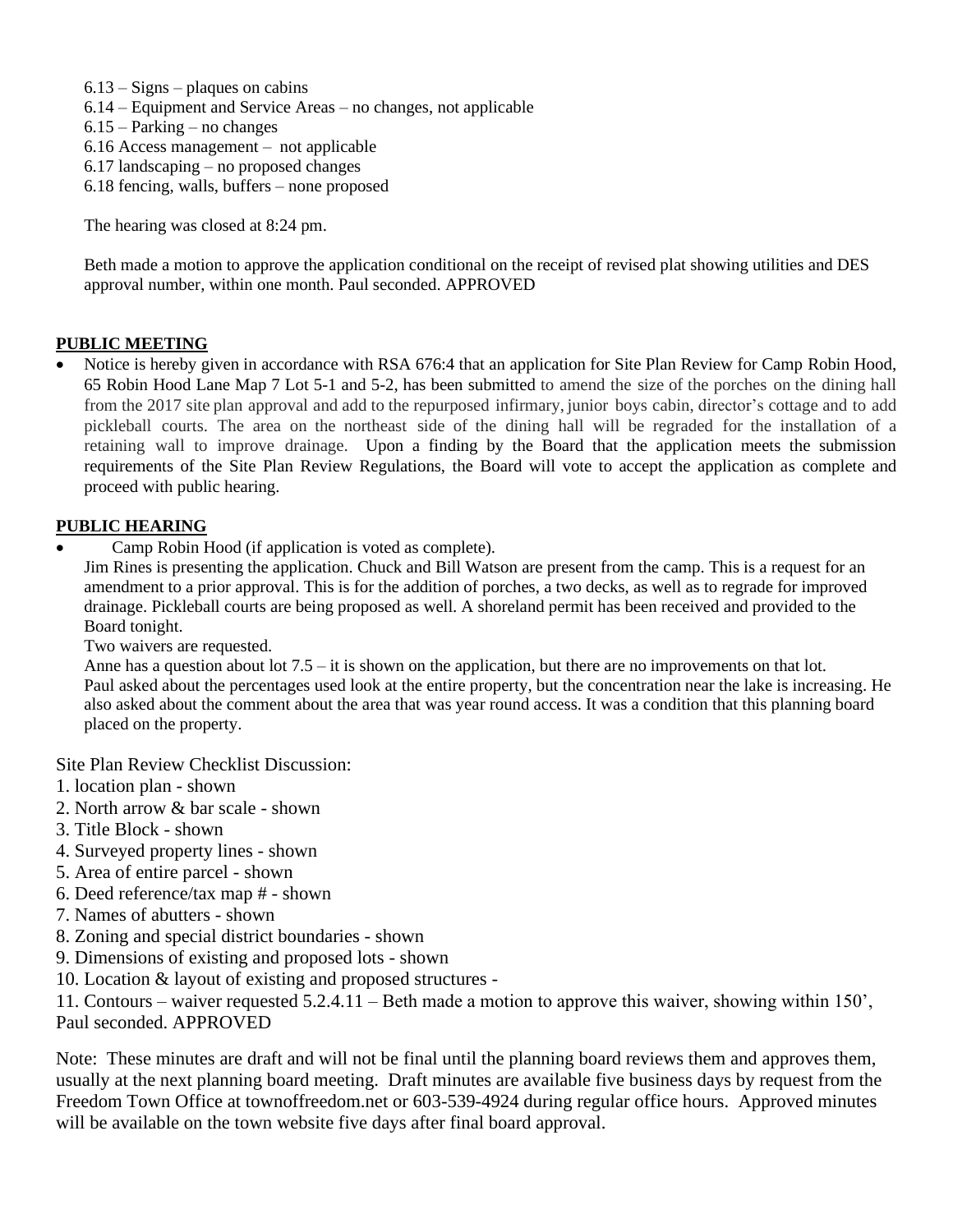12. Total sq. ft. impervious surfaces - shown

13. Location of existing signs, walls and fences – no walls or fences, there is a sign above the driveway that is not on the plan. No new signs are proposed. Waiver requested – 5.2.4.13 -

14. Location, width and purpose of any easement or right of way – utility easement details are noted.

15. Location, width, curbing & paving of access ways, egress ways, streets - shown

16. Location and layout of all on-site parking and loading facilities - shown

17. Location/size of utilities - shown

18. Type/location of solid waste disposal facilities – dumpsters are shown

19. Location, elevation and layout of catch basins, other surface drainage – no catch basins on site.

20. Location of physical/natural features – shown on plan

21. Location of buildings, wells, leach fields within 150' of parcel- waiver requested – 5.2.4.21 – Beth made a motion to grant the waiver request for 5.2.4.21, Brian seconded. APPROVED

22. proposed landscaping – none proposed

23. Snow storage requirements - shown

24. Date and permit number for all required state and federal permits – submitted, note on plan that it is required. It will be placed in the file.

25. Dimensions of property dedicated for public use of common ownership – not applicable

26. pedestrian walks - shown

27. Special Flood Hazard Area permits - shown

28. Special Flood Hazard Area – base flood elevation data - shown

29. Shorefront – drainage studies – submitted with plans, stone drip edges will infiltrate runoff from the proposed roofs.

Jeff made a motion to grant the waiver for 5.2.4.13, Brian seconded. APPROVED

Bill asked about the abutter list – Paul and Donna Tung – the plan says Paula.

Add hatch pattern on the drainage around the porches/decks. No trench is planned for the large deck on the directors cottage.

The Board asks that plan be submitted within a month that shows the infiltration, and a correction to Mr. Tung's name.

Beth made a motion to accept the application as complete, with the stipulation of receipt of the plan with the requested items above. Jeff seconded. APPROVED

## **PUBLIC MEETING**

\*\* 6.1 architectural – in keeping with the characteristics of the camp. A condition on the approval is issued for information about the height of the structure. It will be emailed to Anne.

6.2 Bridge/Road Construction - not applicable

6.3 Sedimentation - shown

6.4 stormwater drainage – infiltration trenches, calculations were submitted, hatching will be shown

6.5 flood hazard plan – not applicable

6.6 water quality – not applicable

6.7 Dust fumes, gasses – not applicable

6.8 glare – porch lighting